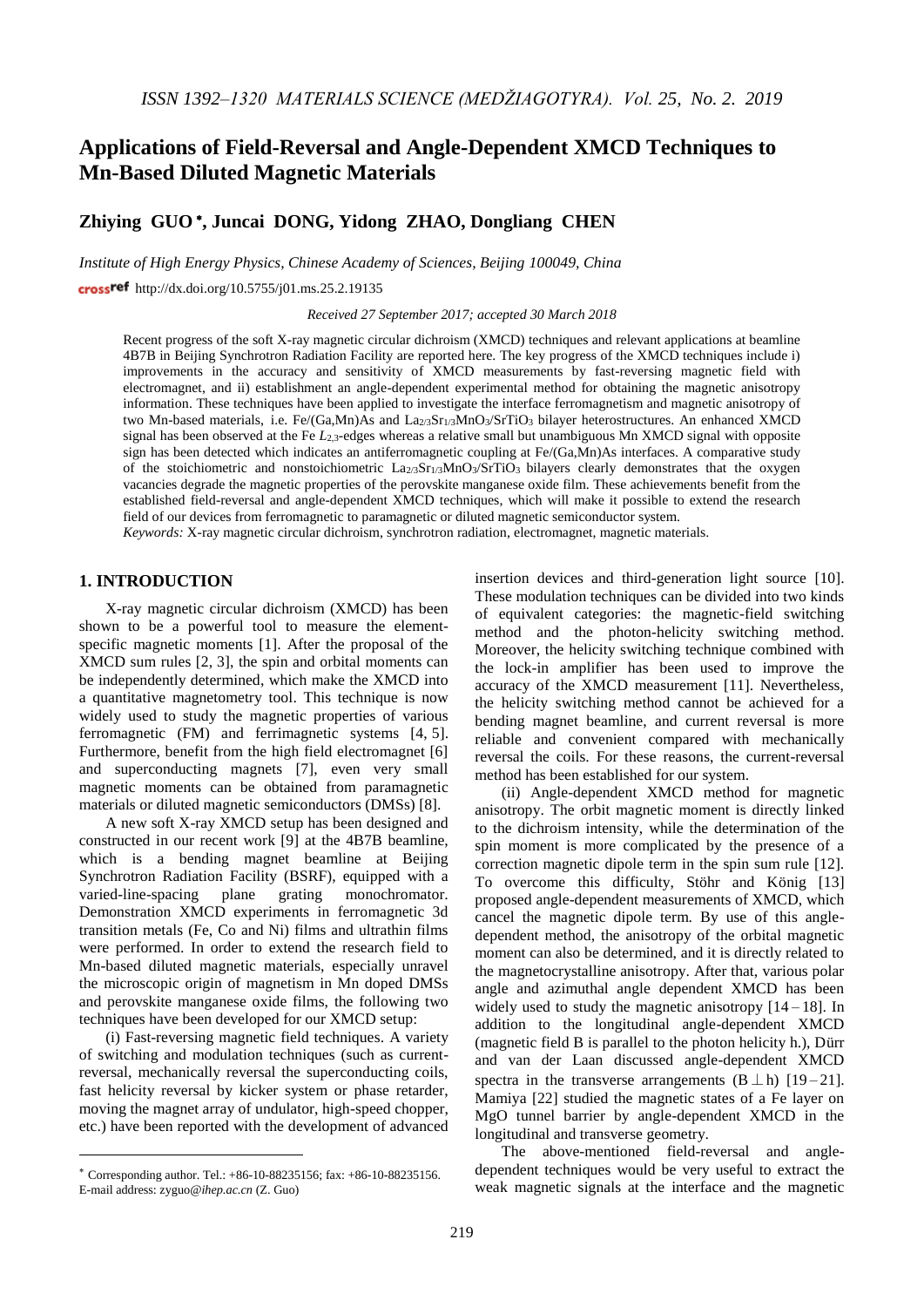anisotropy information. Thus, this paper aims to discuss the establishment of these experimental methods and possible applications for the Mn-based diluted magnetic materials.

### **2. EXPERIMENTAL METHODS AND TECHNIQUES**

### **2.1. The magnetic field or helicity switching techniques**

This method was accomplished by a high precision digital power supply, by which the magnet field can be reversed by revering the direction of the current in the coils. The power supply (180A, 20V) was customized from Beijing Boxing Keyuan technology Co., Ltd. In order to reduce the fluctuation of the magnetic field strength, the current stability is better than  $10^{-3}$  and the total harmonic distortion is lower than 0.5%. The ramping rate is suitable for point-by-point field reversal method, and the reversal frequency of the current was up to 2Hz. A demonstration experiment of each point field reversal method and the Labview control interface of the power supply are shown in the Figure S1 (Supplementary Material). The differential XMCD signal can be achieved directly, thus effectively eliminating the artificial error and the influence of slow drifts of the photon source.

#### **2.2. The angle-dependent XMCD method for magnetic anisotropy**

In the Bruno model, the difference between the orbital moments along the easy and hard directions is proportional to the magnetocrystalline anisotropy. For samples with uniaxial anisotropy, one obtains  $\Delta E_{so} = \zeta / 4 \mu_B (m_{orb}^{\perp} - m_{orb}^{\parallel})$ [13], where  $\zeta$  is the spin-orbit constant,  $\mu_{\beta}$  is the Bohr magneton, the  $m_{orb}^{\perp}$  and  $m_{orb}^{\parallel}$  are the orbital magnetic moment along the film normal and in the plane. For an experimental geometry where magnetic field  $H_{ext}$  are at an angle  $\gamma$  with respect to the surface normal, the orbital moment  $m^{\gamma}_{\rho}$  along the field direction can be directly determined by use of the sum rule. If  $H_{ext}$  is sufficiently large to magnetically saturate the sample, then  $m_{orb}^{\gamma} = m_{orb}^{\gamma} \sin^2 \gamma + m_{orb}^{\gamma} \cos^2 \gamma$ , such that measurements at two angles are needed to determine  $m_{orb}^{\perp} - m_{orb}^{\parallel}$ . Considering absorption measurements are difficult at grazing incidence where  $\gamma > 80^\circ$ , we can obtain the accurate value of the inplane orbital magnetic moment ( $m_{orb}^{\text{d}}$ ) by multi-angular measurements.

In order to verify the above mentioned ideas and show potential applications for the two techniques/methods, we study the magnetic properties and magnetic anisotropy of two typical Mn-based magnetic materials, Fe/(Ga,Mn)As and La<sub>2/3</sub>Sr<sub>1/3</sub>MnO<sub>3</sub>/SrTiO<sub>3</sub> heterostructures.

### **3. APPLICATION**

### **3.1. Application to FM/DMSs bilayer**

(Ga,Mn)As has been considered as one of the most promising spintronics materials due to its high spin polarizaiton and ferromagnetism induced by doped hole carriers. However, the main obstacle for the practical application of (Ga, Mn)As is their low Curie temperatures. Remarkably, room-temperature ferromagnetism of the Mn atoms was reported at the interface of Fe/(Ga,Mn)As heterostructures due to the magnetic proximity effect of thin Fe overlayer [23]. Furthermore, there are some contrary report about the ferro- or antiferromagnetic coupling between the Mn ions and the Fe layer  $[24-27]$ . Recently, proximity effect induced enhancement of the Curie temperature and spin ordering has also been reported [28, 29]. Those studies were mainly focused on the interfacial proximity effect as well as the possibility of spin injection from the FM layer to the DMS layer. On the other hand, the magnetic anisotropy of FM/DMS structures has not been extensively investigated yet [30], especially not investigated by the angle-dependent X-ray magnetic circular dichroism (XMCD) method, although the anisotropy of the GaMnAs films has been widely studied. So, we can believe that the magnetic anisotropy research about the Fe/(Ga,Mn)As bilayer may exhibit other interesting results and it is helpful for understanding the mechanism of the proximity induced magnetic ordering and spin ordering.

The Fe/(Ga, Mn)As bilayer used in this study were grown by molecular beam epitaxy (MBE) on semiinsulating GaAs substrates. The structures of the sample is Al(1.6 nm)/Fe(2 nm)/Ga<sub>0.95</sub>Mn<sub>0.05</sub>As(20 nm)/GaAs(001).

In order to determine the origin of room temperature ferromagnetism and further study the interfacial magnetic coupling in the bilayer, we performed XMCD experiments at the Fe-*L*2,3 and Mn-*L*2,3 absorption edges in total electron yield mode, which are summarized in Fig. 1. The XMCD experimental apparatus and the data processing have been described in Ref. 9. Fig. 1 a shows the Fe-*L*2,3 XMCD spectrum of the Fe/(Ga,Mn)As bilayer at an incident angle of 60deg with a magnetic field up to 0.4T at room temperature. Fig. 1 b show the Mn-*L*2,3 XMCD spectrum at normal incidence. All the spectra were normalized by the intensity of the incident beam and were not corrected for the incomplete circular polarization and incomplete magnetization. Large XMCD signals have been found for Fe elements from the overlayer, a relative small but unambiguous magnetic signal was obtained in the Mn spectrum of the bilayer even at room temperature. The low signal-to-noise ratio in Fig. 1 b is because of the limited escape depth of electrons and the low concentration (about 5 % percent) of Mn. Considering the paramagnetic phase of the bulk (Ga,Mn)As layer at 300 K, we therefore suggest that the magnetic order of Mn may be induced by the Fe layer due to the magnetic proximity effect.

We also performed angle-dependent XMCD experiments to study the magnetic anisotropy in Fe/(Ga,Mn)As bilayer. A differentially-pumped rotary platform was mounted on the XMCD chamber to provide 360 degree rotation with an angular resolution less than 1 degree. The sample holder made of oxygen-free copper is fixed at the bottom of a non-magnetic titanium alloy rod. A molybdenum sample plate  $(15 \times 15 \text{ mm})$  can be inserted into the sample holder. Fig. 1 c shows a sketch of the XMCD experimental setup in longitudinal configurations.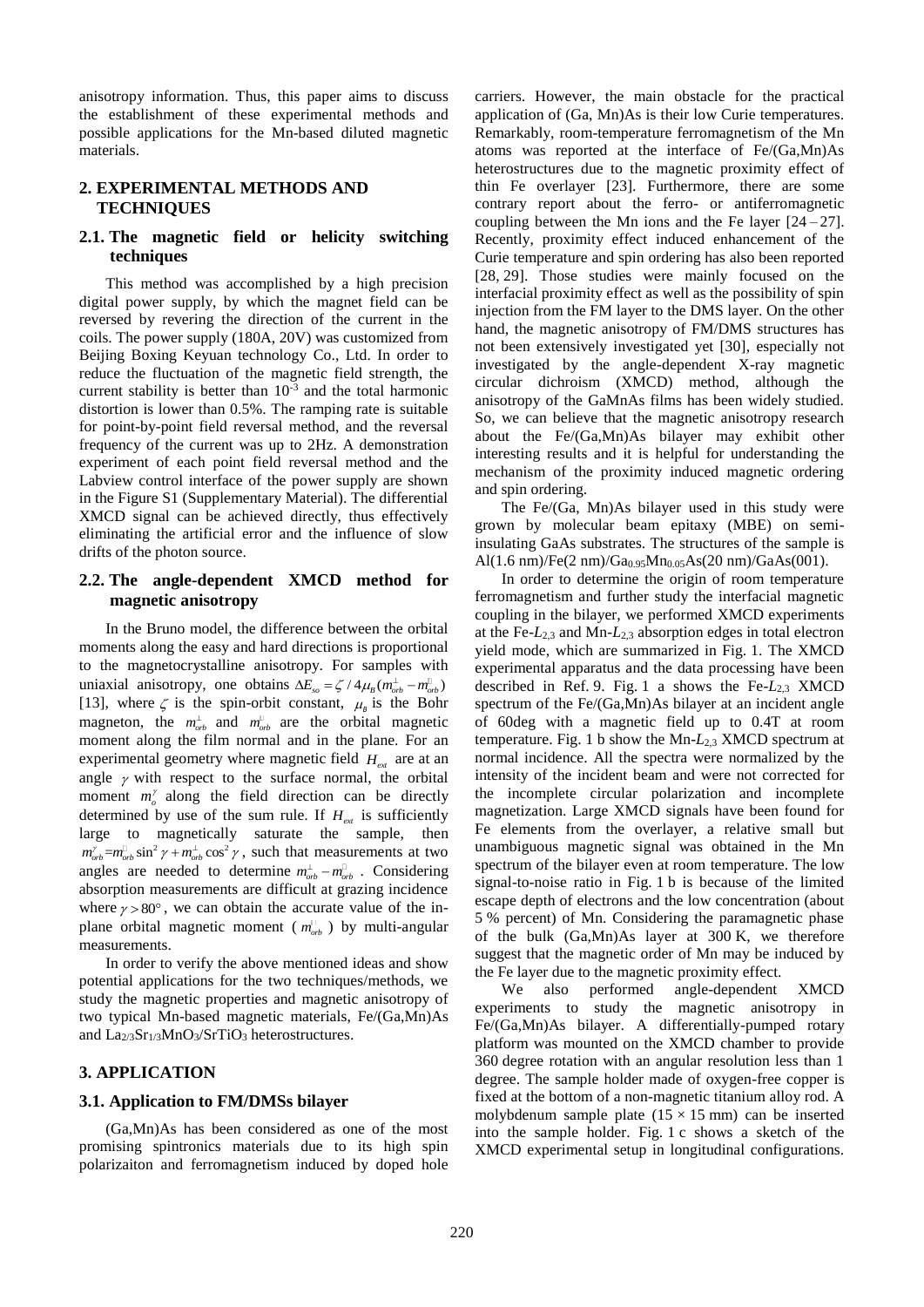

**Fig. 1.** XMCD spectra of Fe and Mn elements measured in total electron yield at room temperature and the dependence of the XMCD asymmetry on the angle of incidence: a – Fe-*L*2,3 XMCD spectrum at an incident angle of 60deg with a magnetic field of about 0.4T at room temperature; b-Mn-*L*<sub>2,3</sub> XMCD spectrum at normal incidence at room temperature; c-schematic drawing of the XMCD experimental setup in longitudinal configurations; d – the XMCD spectra of Fe elements at varying angles. The inset shows the dependence of the XMCD asymmetry on the incidence angle, the data points represent the normalized XMCD intensity measured at the Fe-*L*<sub>3</sub> edge while the solid red line depicts the best-fit of the function  $y = a\sin^2\gamma + b\cos^2\gamma$ 

We observe enhancements of XMCD effect of Fe atoms in grazing incidence geometry as shown in Fig. 1 d. The normalized XMCD signal is larger for the grazing angle measurements which indicates the easy magnetization axis of the Fe film in Fe/(Ga,Mn)As is inplane. The inset of Fig. 1 d shows the incidence angle dependence of XMCD asymmetry, defined dependence of XMCD asymmetry, defined as  $(l^{\uparrow\downarrow} - l^{\uparrow\uparrow})/l^{\uparrow\downarrow} + l^{\uparrow\uparrow}$ , where  $l^{\uparrow\downarrow}$  ( $l^{\uparrow\uparrow}$ ) is the absorption for antiparallel (parallel) orientations of the sample magnetization and the incident photon spin. Notably, the experimental results of the angle dependence of XMCD asymmetry obey the above mentioned theory formula very well. By using the sum rule to the data set, we can obtain the spin and orbit moments at 0, 45 and 60 degree, and then fit the orbit moments by the equation

 $m_{orb}^{\dagger} = m_{orb}^{\dagger} \sin^2 \gamma + m_{orb}^{\dagger} \cos^2 \gamma$ , we obtain  $m_{orb}^{\dagger} \approx 0.11 \mu_B$ ,

 $m_{orb}^{\text{I}} \approx 0.61 \mu_B$  for the Fe element in the bilayer. Compared it to our previous results in reference [9],  $m_{orb}^{\perp}$  is slightly larger than the orbit moments of bulk Fe, and the  $m_{orb}^{\text{D}}$  is 7.6 times larger which indicate the presence of a huge magnetic anisotropy in the bilayer.

#### **3.2. Application to perovskite manganese oxide**

 $La<sub>1-x</sub>Sr<sub>x</sub>MnO<sub>3</sub>$  (LSMO) is another kind of Mn-based magnetic materials, which is regarded as one of the most promising spintronics materials for its excellent properties of high Curie temperature and high spin polarizaiton rate

[31]. These properties of perovskite manganese oxide are most interesting for their use in the form of thin film heterostructures for magnetic recording devices, fieldeffect transistors and spin injection devices. However, these electronic and magnetic properties will be influenced by oxygen vacancies which are very common and are not easy to avoid during deposition. To provide deep insights into the roles of oxygen vacancies [32, 33], we present a comparative study of the magnetic properties of stoichiometric  $La<sub>2/3</sub>Sr<sub>1/3</sub>MnO<sub>3</sub>$  and nonstoichiometric  $La<sub>2/3</sub>Sr<sub>1/3</sub>MnO<sub>3-δ</sub>$  by XMCD spectroscopy. The two thin films with the thickness of about 80 nm [34] were deposited on the  $SrTiO<sub>3</sub>$  (STO) (001) substrates by molecular beam epitaxy (MBE) under different oxygen pressures. The Curie temperature  $(T_c)$  derived from the maximal slope of the  $M(T)$  curve were found to be 350 K and 165 K for the stoichiometric and nonstoichiometric films, respectively. Fig. 2 a shows the Mn-*L*2,3 XAS/XMCD spectra of the  $La<sub>2/3</sub>Sr<sub>1/3</sub>MnO<sub>3</sub>/STiO<sub>3</sub>$  at an incident angle of 45deg with a saturation magnetic field of about 0.3T at room temperature. Large dichroic signals have been observed for Mn elements from LSMO/STO, indicating that the stoichiometric LSMO is at ferromagnetic phase [35, 36] at room temperature. Fig. 2 b shows the comparative results of the Mn XMCD spectra for stoichiometric  $La_{2/3}Sr_{1/3}MnO_3$  and nonstoichiometric  $La<sub>2/3</sub>Sr<sub>1/3</sub>MnO<sub>3</sub>– $\delta$  samples.$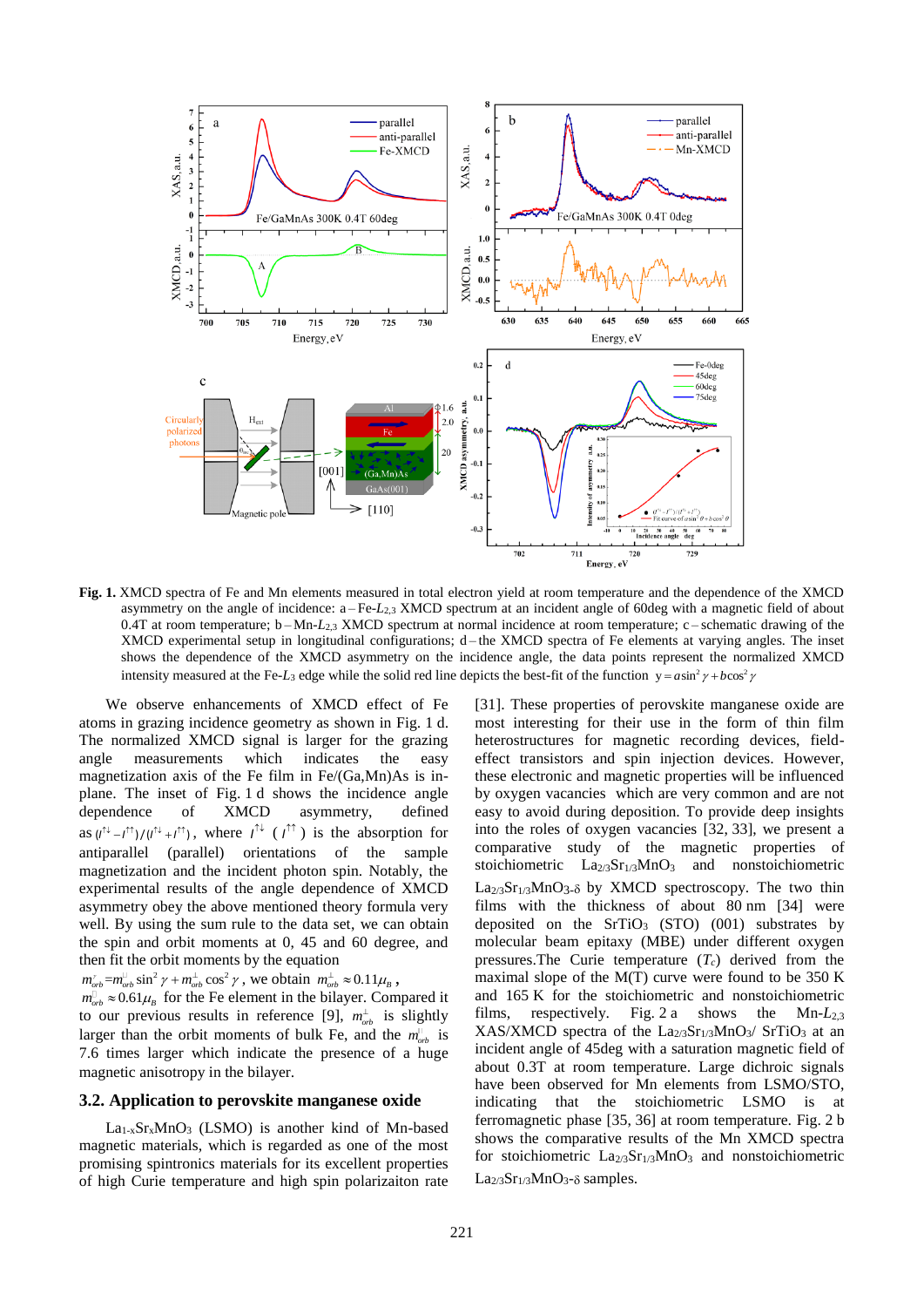

**Fig. 2.** The XMCD spectra at the Mn *L*2,3 edge for stoichiometric La2/3Sr1/3MnO3 and nonstoichiometric La2/3Sr1/3MnO3-8 samples: a-the Mn-*L*<sub>2,3</sub> XAS/XMCD spectrum of the  $\text{L}a_{2/3}\text{Sr}_1$ /3MnO<sub>3</sub>/ SrTiO<sub>3</sub> at an incident angle of 45deg with a saturation magnetic field of about 0.3T at room temperature; b – the XMCD comparative results for both samples

The two samples were measured at the same condition and both dichroic signals were normalized to the sum of the parallel and antiparallel polarized XAS signals. It can be seen that there is no obvious dichroic signal for nonstoichiometric sample, indicating it is at paramagnetic phase at room temperture and the magnetic moment is below the detectable limit of the set-up. Our experimental result clearly demonstrates that the oxygen vacancies degrade the magnetic properties of the LSMO film.

#### **4. CONCLUSIONS**

Field-reversal and angular dependent XMCD techniques have been established for the 4B7B beamline at BSRF and have been applied to investigate the magnetic properties and magnetic anisotropy of two typical Mnbased materials. The interface ferromagnetism and magnetic anisotropy of the Fe/(Ga,Mn)As heterostructures have been studied by XAS/XMCD spectroscopy. And enhanced XMCD signals have been found for Fe elements by varying the incidence angle of the bilayer, a relative small but unambiguous magnetic signal were obsevred at Mn *L*2,3 edges even at room temperature, which indicates an antiferromagnetic coupling at the interfaces. A quite large XMCD asymmetry between the surface parallel and normal directions indicates huge magnetocrystalline anisotropy energy of the Fe film in the bilayer. Such interface magnetic coupling and magnetocrystalline anisotropy may provide possible applications for manipulating magnetism via the proximity effect and designing room-temperature DMS devices. We also present a comparative study of the stoichiometric  $La<sub>2/3</sub>Sr<sub>1/3</sub>MnO<sub>3</sub>$  and nonstoichiometric  $La<sub>2/3</sub>Sr<sub>1/3</sub>MnO<sub>3-δ</sub>$  in order to reveal the role of the oxygen vacancies. The XMCD result clearly demonstrates that the oxygen vacancies degrade the magnetic properties of the perovskite manganese oxide film.

#### *Acknowledgments*

This work is financially supported by the National Natural Science Foundation of China (Grant No. 11505211, 11675206 and 11605225).

#### **REFERENCES**

- 1. **Stöhr, J., Siegmann, H.** Magnetism: From Fundamentals to Nanoscale Dynamics. Springer, Berlin, 2006: pp. 389 – 400. https://doi.org/10.5860/choice.44-4514
- 2. **Thole, B., Carra, P., Sette, F., van der Laan, G.** X-Ray Circular Dichroism as a Probe of Orbital Magnetization *Physical Review Letters* 68 (12) 1992: pp. 1943 – 1945. https://doi.org/10.1103/PhysRevLett.68.1943
- 3. **Paolo, C., Thole, B., Altarelli, M., Wang, X.** X-Ray Circular Dichroism and Local Magnetic Fields *Physical Review Letters* 70 (5) 1993: pp. 694 – 697. https://doi.org/10.1103/physrevlett.70.694
- 4. **Radu, F., Abrudan, R., Radu, I., Schmitz, D., Zabel, H.**  Perpendicular Exchange Bias in Ferrimagnetic Spin Valves *Nature Communications* 3 2012: 715 (1-7). https://doi.org/10.1038/ncomms1728
- 5. **Funk, T., Deb, A., George, S.J., Wang, H., Cramer, S.P.** X-Ray Magnetic Circular Dichroism—a High Energy Probe of Magnetic Properties *Coordination Chemistry Reviews* 249 2005: pp. 3 – 30. https://doi.org/10.1016/j.ccr.2004.05.017
- 6. **Figueiredo, J.J.S., Basilio, R., Landers, R., Garcia, F., Siervo, A.D.** A New Ultra-High-Vacuum Variable Temperature and High-Magnetic-Field X-Ray Magnetic Circular Dichroism Facility at LNLS *Journal of Synchrotron Radiation* 16 2009: pp. 346 – 351. https://doi.org/10.1107/s090904950900243x
- 7. **Arenholz, E., Prestemon, S.O.** Design and Performance of an Eight-Pole Resistive Magnet for Soft X-Ray Magnetic Dichroism Measurements *Review of Scientific Instruments* 76 2005: pp. 083908  $(1-8)$ . https://doi.org/10.1063/1.2008027
- 8. **Antonov, V.N., Yaresko, A.N., Jepsen, O.** X-Rray Magnetic Dichroism in III-V Diluted Magnetic Semiconductors: First-Principles Calculations *Physical Review B* 81 2010: pp. 075209 (1 – 19). https://doi.org/10.1103/physrevb.81.075209
- 9. **Guo, Z.Y., Hong, C.H., Xing, H.Y., Tang, K., Zheng, L., Xui, W., Chen, D.L., Cui, M.Q., Zhao, Y.D.** A New Soft Magnetic Circular Dichroism Facility at the BSRF Beamline 4B7B *Chinese Physics C* 39 2015: pp. 048003  $(1-5)$ . https://doi.org/10.1088/1674-1137/39/4/048003
- 10. **Nakamura, T., Suzuki, M.** Recent Progress of the X-Ray Magnetic Circular Dichroism Technique for Element-Specific Magnetic Analysis J*ournal of the Physical Society of Japan* 82 2013: pp. 021006 (1 – 20). https://doi.org/10.7566/jpsj.82.021006
- 11. **Muro, T., Nakamura, T., Matsushita, T., Kimura, H., Nakatani, T., Hirono, T., Kudo, T., Kobayashi, K., Saitoh, Y., Takeuchi, M., Hara, T., Shirasawa, K., Kitamura, H.** Circular Dichroism Measurement of Soft X-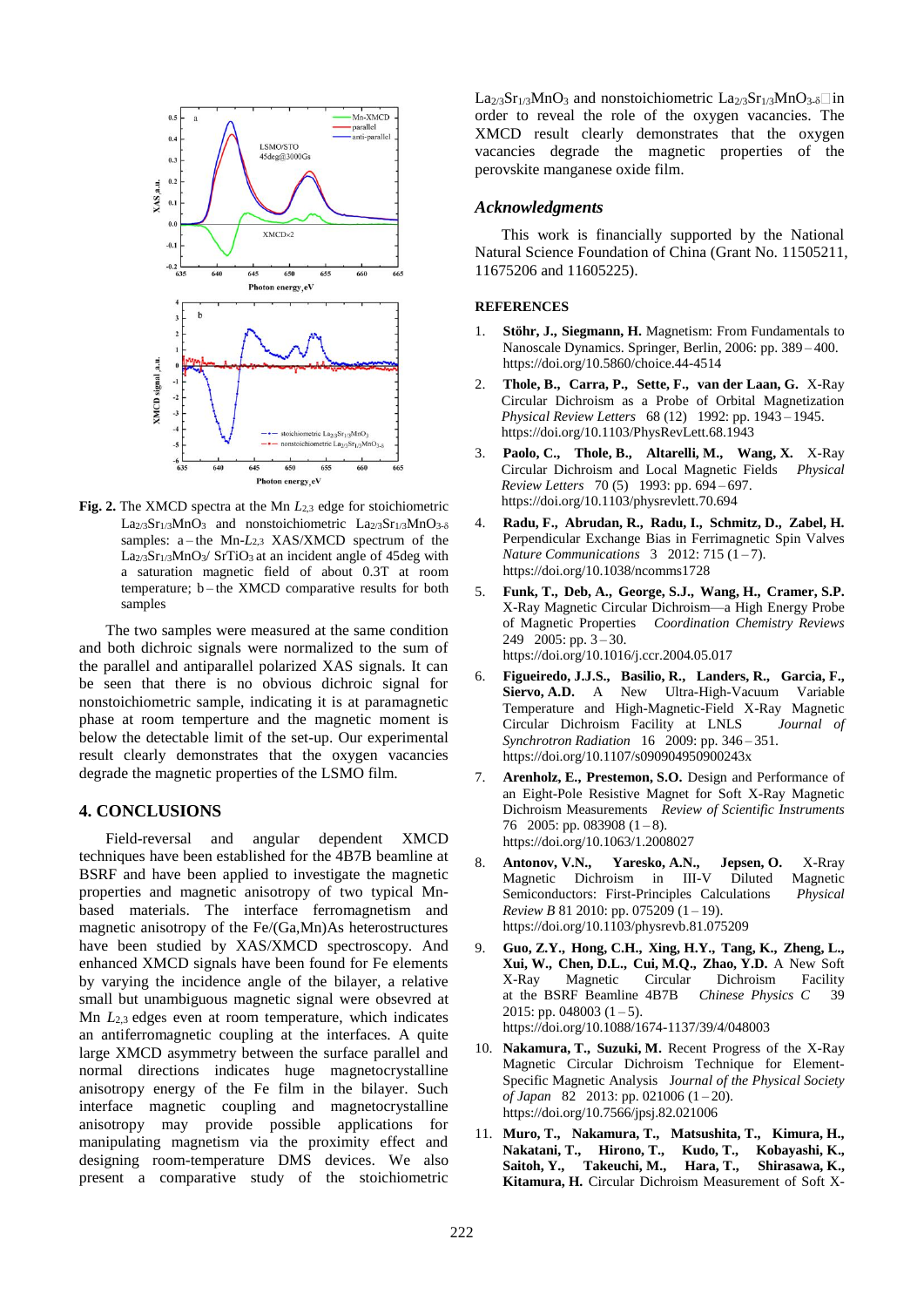Ray Absorption Using Helicity Modulation of Helical Undulator Radiation *Journal of Electron Spectroscopy and Related Phenomena* 144 – 147 2005: pp. 1101 – 1103. https://doi.org/10.1016/j.elspec.2005.01.140

- 12. **Nakagawa, T., Takagi, Y., Matsumoto, Y., Yokoyama, T.** Enhancements of Spin and Orbital Magnetic Moments of Submonolayer Co on Cu(001) Studied by X-Ray Magnetic Circular Dichroism Using Superconducting Magnet and Liquid He Cryostat *Japanese Journal of Applied Physics*  47 2008: pp. 2132 – 2136. https://doi.org/10.1143/jjap.47.2132
- 13. **Stöhr, J., König, H.** Determination of Spin- and Orbital-Moment Anisotropies in Transition Metals by Angle-Dependent X-Ray Magnetic Circular Dichroism *Physical Review Letters* 75 (20) 1995: pp. 3748 – 3751. https://doi.org/10.1103/physrevlett.75.3748
- 14. **Eelbo, T., Wasniowska, M., Sikora, M., Dobrzanski, M., Kozłowski, A., Pulkin, A., Autes, G., Miotkowski, I., Yazyev, O.V., Wiesendanger, R.** Strong Out-of-Plane Magnetic Anisotropy of Fe Adatoms on Bi2Te<sup>3</sup> *Physical Review B* 89 2014: pp. 104424 (1-6). https://doi.org/10.1103/PhysRevB.89.104424
- 15. **Edmonds, K.W., van der Laan, G., Freeman, A.A., Farley, N.R.S., Johal, T.K., Campion, R.P., Foxon, C.T., Gallagher, B.L., Arenholz, E.** Angle-Dependent X-Ray Magnetic Circular Dichroism from (Ga,Mn)As: Anisotropy and Identification of Hybridized States *Physical Review Letters* 96 2006: pp. 117207  $(1-4)$ . https://doi.org/10.1103/physrevlett.96.117207
- 16. **Freeman, A.A.** Magnetic X-Ray Spectroscopy Studies of Dilute Magnetic Semiconductors, PhD thesis, University of Nottingham, 2009.
- 17. **Li, R.P., Wang, J., Li, H.H., Guo, Y.X., Wang, F., Hu, Z.W.** In-Plane Anisotropy of Iron Single-Crystal Thin Film Using X-Ray Magnetic Circular Dichroism *Acta Physica Sinca* 54 2005: pp. 3851 – 3855. http://dx.chinadoi.cn/10.7498/aps.54.3851
- 18. **Guo, Y.X., Wang, J., Xu, P.S., Li, H.H., Cai, J.W.** Element-Specific in-Plane Magnetic Anisotropy in  $Co<sub>0.9</sub>Fe<sub>0.1</sub>$ Films *Acta Physica Sinca* 56 2007: pp. 1121 – 1126. http://dx.chinadoi.cn/10.7498/aps.56.1121
- 19. **Dürr, H.A., Guo, G.Y., van der Laan, G., Lee, J., Lauhoff, G., Bland, J.A.C.** Element-Specific Magnetic Anisotropy Determined by Transverse Magnetic Circular X-Ray Dichroism *Science* 277 1997: pp. 213 – 215. https://doi.org/10.1126/science.277.5323.213
- 20. **van der Laan, G.** Relation Between the Angular Dependence of Magnetic X-Ray Dichroism and Anisotropic Ground-State Moments *Physical Review B* 57 1998: pp. 5250 – 5258. https://doi.org/10.1103/physrevb.57.5250
- 21. **van der Laan, G., Chopdekar, R.V., Suzuki, Y., Arenholz, E.** Strain-Induced Changes in the Electronic Structure of MnCr2O<sup>4</sup> Thin Films Probed by X-Ray Magnetic Circular Dichroism *Physical Review Letters* 105 2010: pp. 067405  $(1-4)$ . https://doi.org/10.1103/physrevlett.105.067405
- 22. **Mamiya, K., Koide, T., Ishida, Y., Osafune, Y., Fujimori, A., Suzuki, Y., Katayama, T., Yuasa, S.** Angle-Resolved Soft X-Ray Magnetic Circular Dichroism in a Monatomic Fe Layer Facing an MgO(001) Tunnel Barrier *Radiation Physics and Chemistry* 75 2006: pp. 1872 – 1877. https://doi.org/10.1016/j.radphyschem.2005.07.042
- 23. **Maccherozzi, F., Sperl, M., Panaccione, G., Minar, J., Polesya, S., Ebert, H., Wurstbauer, U., Hochstrasser, M.,**

**Rossi, G., Woltersdorf, G., Wegscheider, W., Back, C.H.**  Evidence for a Magnetic Proximity Effect up to Room Temperature at Fe/(Ga,Mn)As Interfaces *Physical Review Letters* 101 2008: pp. 267201 (1-4). https://doi.org/10.1103/physrevlett.101.267201

- 24. **Olejnik, K., Wadley, P., Haigh, J.A., Edmonds, K.W., Campion, R.P., Rushforth, A.W., Gallagher, B.L., Foxon, C.T., Jungwirth, T., Wunderlich, J., Dhesi, S.S., Cavill, S.A., van der Laan, G., Arenholz, E.** Exchange Bias in a Ferromagnetic Semiconductor Induced by a Ferromagnetic Metal: Fe/(Ga,Mn)As Bilayer Films Studied by XMCD Measurements and SQUID Magnetometry *Physical Review B* 81 2010: pp. 104402 (1-5). https://doi.org/10.1103/physrevb.81.104402
- 25. **Sperl, M., Maccherozzi, F., Borgatti, F., Verna, A., Rossi, G., Soda, M., Schuh, D., Bayreuther, G., Wegscheider, W., Cezar, J.C., Yakhou, F., Brookers, N.B., Back, C.H., Panaccione, G.** Identifying the Character of Ferromagnetic Mn in Epitaxial Fe/(Ga,Mn)As Heterostructures *Physical Review B* 81 2010: pp. 035211  $(1-6)$ . https://doi.org/10.1103/physrevb.81.035211
- 26. **Alsmadi, A.M., Choi, Y., Keavney, D.J., Eid, K.F., Kirby, B.J., Liu, X., Leiner, J., Tivakornsasithorn, K., Dobrowolska, M., Furdyna, J.K.** Interfacial Exchange Coupling in Fe/(Ga,Mn)As Bilayers *Physical Review B* 89 2014: pp. 224409  $(1 - 7)$ . https://doi.org/10.1103/physrevb.89.224409
- 27. **Sperl, M., Torelli, P., Eigenmann, F., Soda, M., Polesya, S., Utz, M., Bougeard, D., Ebert, H., Panaccione, G., Bank, C.H.** Reorientation Transition of the Magnetic Proximity Polarization in Fe/(Ga,Mn)As Bilayers *Physical Review B* 85 2012: pp. 184428 (1-7). https://doi.org/10.1103/physrevb.85.184428
- 28. **Nie, S.H., Chin, Y.Y., Liu, W.Q., Tung, J.C., Lu, J., Lin, H.J., Guo, G.Y., Meng, K.K., Chen, L., Zhu, L.J., Pan, D., Chen, C.T., Xu, Y.B., Yan, W.S., Zhao, J.H.** Ferromagnetic Interfacial Interaction and the Proximity Effect in a Co2FeAl/(Ga, Mn)As Bilayer *Physical Review Letters* 111 2013: pp. 027203 (1-5). https://doi.org/10.1103/physrevlett.111.027203
- 29. **Song, C., Sperl, M., Utz, M., Ciorga, M., Woltersdorf, G., Schuh, D., Bougeard, D., Back, C.H., Weiss, D.** Proximity Induced Enhancement of the Curie Temperature in Hybrid Spin Injection Devices *Physical Review Letters* 107 2011: pp. 056601  $(1-4)$ . https://doi.org/10.1103/physrevlett.107.056601
- 30. **Dziatkowski, K., Kalbarczyk, K., Szczytko, J., Gosk, J., Tokarczyk, M., Kowalski, G., Twardowski, A., Bednarski, W., Ostrowski, A., Waplak, S., Martinek, J., Liu, X., Furdyna, J.K.** Interplay of Magnetic Anisotropies in Epitaxial Ferromagnetic Hybirds of Fe and (Ga,Mn)As *Journal of the Magnetics Society of Japan* 38 2014: pp.  $111 - 1$ .
	- https://doi.org/10.3379/msjmag.1402r012
- 31. **Wang, K., Tang, M.H., Xiong, Y., Li, G., Xiao, Y.G., Zhang, W.L., Wang, Z.P., Li, Z., He, J.** Epitaxial Growth and Magnetic/Transport Properties of La0.7Sr0.3 MnO<sup>3</sup> Thin Films Grown on SrTiO<sup>3</sup> with Optimized Growth Conditions *RSC Advances* 7 2017: pp. 31327 – 31332. https://doi.org/10.1039/c7ra04356b
- 32. **Alharbi, A.A., Alkahtani, M., Al-Dossary, O.** The Role of Oxygen Vacancies on Magnetic Properties of LSMO *AIP Conference Proceedings* 1370 2011: pp. 116. https://doi.org/10.1063/1.3638091